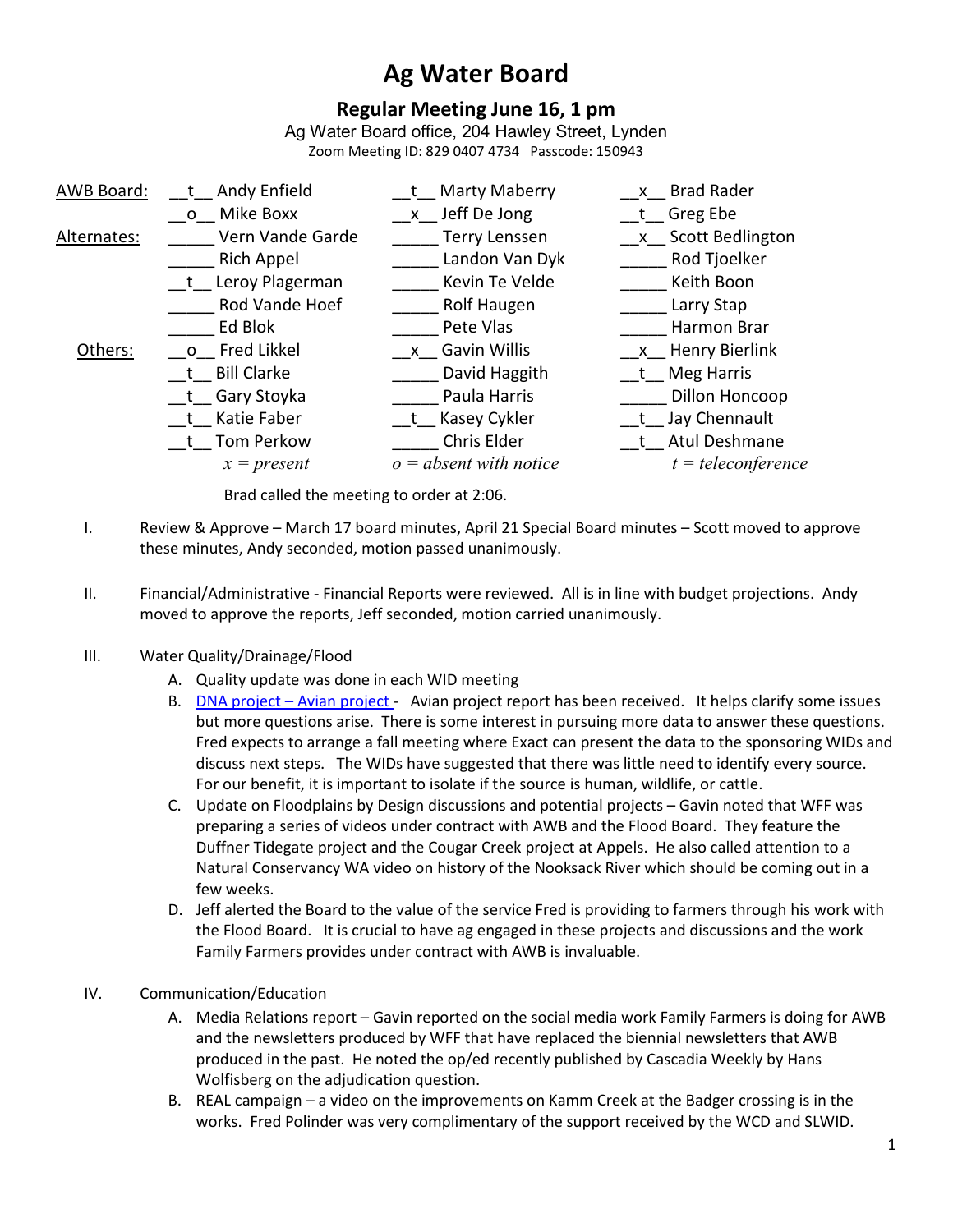Darigold also produced a video featuring local dairy famers' cooperation on salmon habitat protection.

C. South Fork participation – Fred has organized a group of farmers who are connecting with the AWB work through Family Farmers.

#### V. New Business

A. Conservation District – Henry updated the board on changes at the Whatcom Conservation District. Frank Corey is filling the Interim Ex. Director role with George's June 1 retirement. They seem to have narrowed the search down to three candidates. The CD is encouraging farmers tom participate in the interviews with these candidates. Alan was reelected to the WCD board and Fred Berman was appointed to the board to replace Larry Davis.

### VI. Water Quantity/Supply

- A. County led Collaboration
	- i. Legislature provided 2 years funding  $\omega$  \$125k/yr. Conflicting letters from ReSources and Family Farmers concerning where to apply this funding. The Executive's response challenged ReSources desire to abandon collaboration and focus only on data collection.
	- ii. Cascadia Policy Solutions Maia, Jay report due in July. Will likely be retained as a neutral party able to provide communications with Tribes and Ecology.
	- iii. County Executive meeting with AWB Water Supply Committee  $-$  June  $8<sup>th</sup>$  was summarized. Satpal understands the concerns with an adjudication and shares our goal of illustrating a better path to a solution by the time the 2023 Legislature considers the filing and funding of an adjudication. Tribes remain non-committal to an alternative path. A Tribal meeting with Ecology this month may help them determine their approach to County led collaboration.
	- iv. Request for infrastructure projects ARA providing \$45 million to the County Satpal challenged AWB and the WIDs to provide projects that would contribute to solving some of our water challenges. Ideas generated by the board include augmentation projects, surface to ground conversions, storage, and using PUD, Lynden MAR, and BBWSD water to create a water bank and pipelines to deliver water. It was noted that farmers along the mainstem of the Nooksack River and those on the tributaries have differing needs. Each WID should generate ideas pertinent to their area and the AWB with gather them all and provide the County a list of specific WID projects and countywide ag water projects by this fall.
- B. Watershed Management Board projects
	- i. Drainage Based Management outline
		- o Seeking expansion of outline AND key initial projects from each pilot
	- ii. Regional Water Supply Plan data collection
- C. Legal Preparation AWB Legal committee and Bill Clarke are recommending some steps to prepare for an adjudication, should one actually be filed. We will set aside time at future AWB Board meetings for Executive Sessions as we prepare for litigation. We are planning to rotate Executive Sessions among future WID meetings as well to keep WID boards fully informed as well. Some adjudication topics can be discussed in regular session, but other topics involving analysis of legal claims, defenses, or strategy would be done in Executive Session consistent with the Open Public Meetings Act and attorney-client privilege. Bill suggested that WIDs consider acquiring water rights, both for long-term agricultural water banking and from farmers who will not have the funds for the legal costs of defending water rights in an adjudication.
- D. Legal support for farmers and WIDs Bill and the AWB are developing a roster of legal firms able to help individual farmers with preparation for a potential adjudication. We are working to clarify what an appropriate role for the AWB and WIDs might be in an adjudication with a goal of providing landowners as much support as we can. It is clear that we cannot provide individual legal support